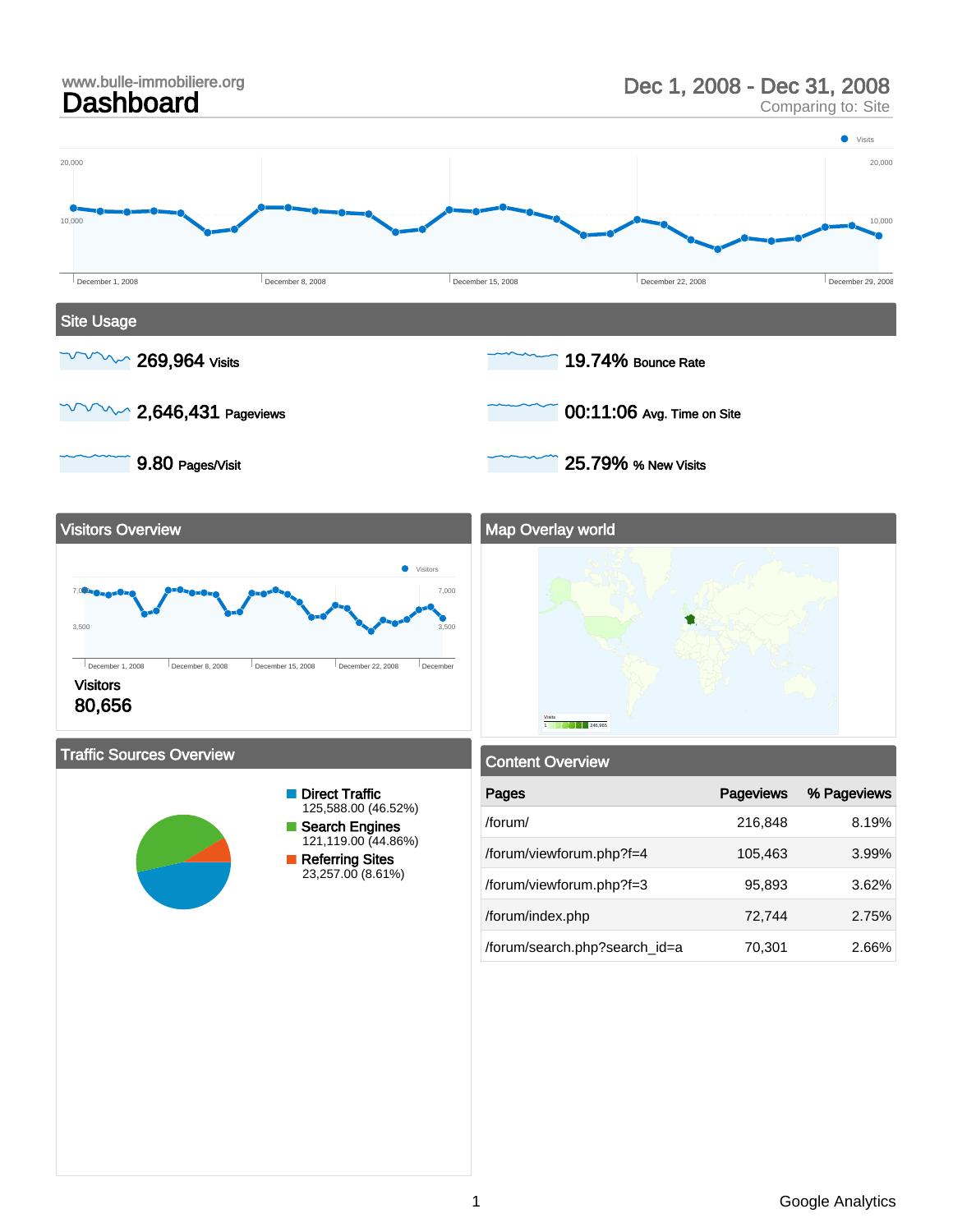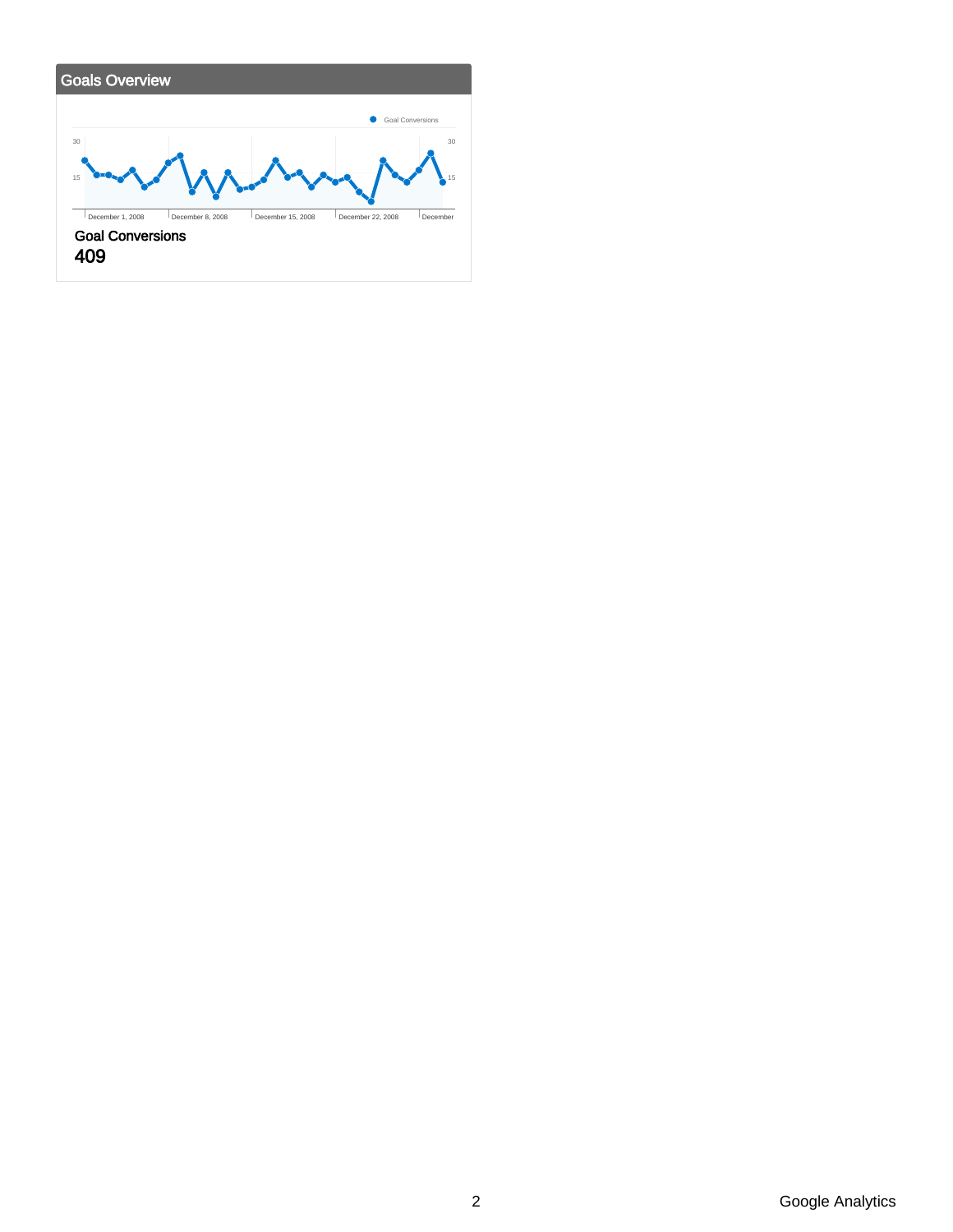| www.bulle-immobiliere.org<br>Visitors Overview |                                 |                   | Dec 1, 2008 - Dec 31, 2008<br>Comparing to: Site |                                   |  |
|------------------------------------------------|---------------------------------|-------------------|--------------------------------------------------|-----------------------------------|--|
| 3,500                                          |                                 |                   |                                                  | <b>Visitors</b><br>7,000<br>3,500 |  |
| December 1, 2008                               | December 8, 2008                | December 15, 2008 | December 22, 2008                                | December 29, 2008                 |  |
|                                                | 80,656 people visited this site |                   |                                                  |                                   |  |
| $\sim$ 269,964 Visits                          |                                 |                   |                                                  |                                   |  |
|                                                | 80,656 Absolute Unique Visitors |                   |                                                  |                                   |  |
| $\sim$ 2,646,431 Pageviews                     |                                 |                   |                                                  |                                   |  |
|                                                | 9.80 Average Pageviews          |                   |                                                  |                                   |  |
|                                                | 00:11:06 Time on Site           |                   |                                                  |                                   |  |
|                                                | 19.74% Bounce Rate              |                   |                                                  |                                   |  |

25.79% New Visits

# Technical Profile

| <b>Browser</b>    | <b>Visits</b> | % visits | <b>Connection Speed</b> | <b>Visits</b> | % visits |
|-------------------|---------------|----------|-------------------------|---------------|----------|
| Firefox           | 130.840       | 48.47%   | <b>DSL</b>              | 181,349       | 67.18%   |
| Internet Explorer | 117.440       | 43.50%   | <b>Unknown</b>          | 55,300        | 20.48%   |
| Safari            | 9,709         | 3.60%    | T <sub>1</sub>          | 15.064        | 5.58%    |
| Chrome            | 4,344         | 1.61%    | Cable                   | 11,632        | 4.31%    |
| Opera             | 3,710         | 1.37%    | Dialup                  | 5,066         | 1.88%    |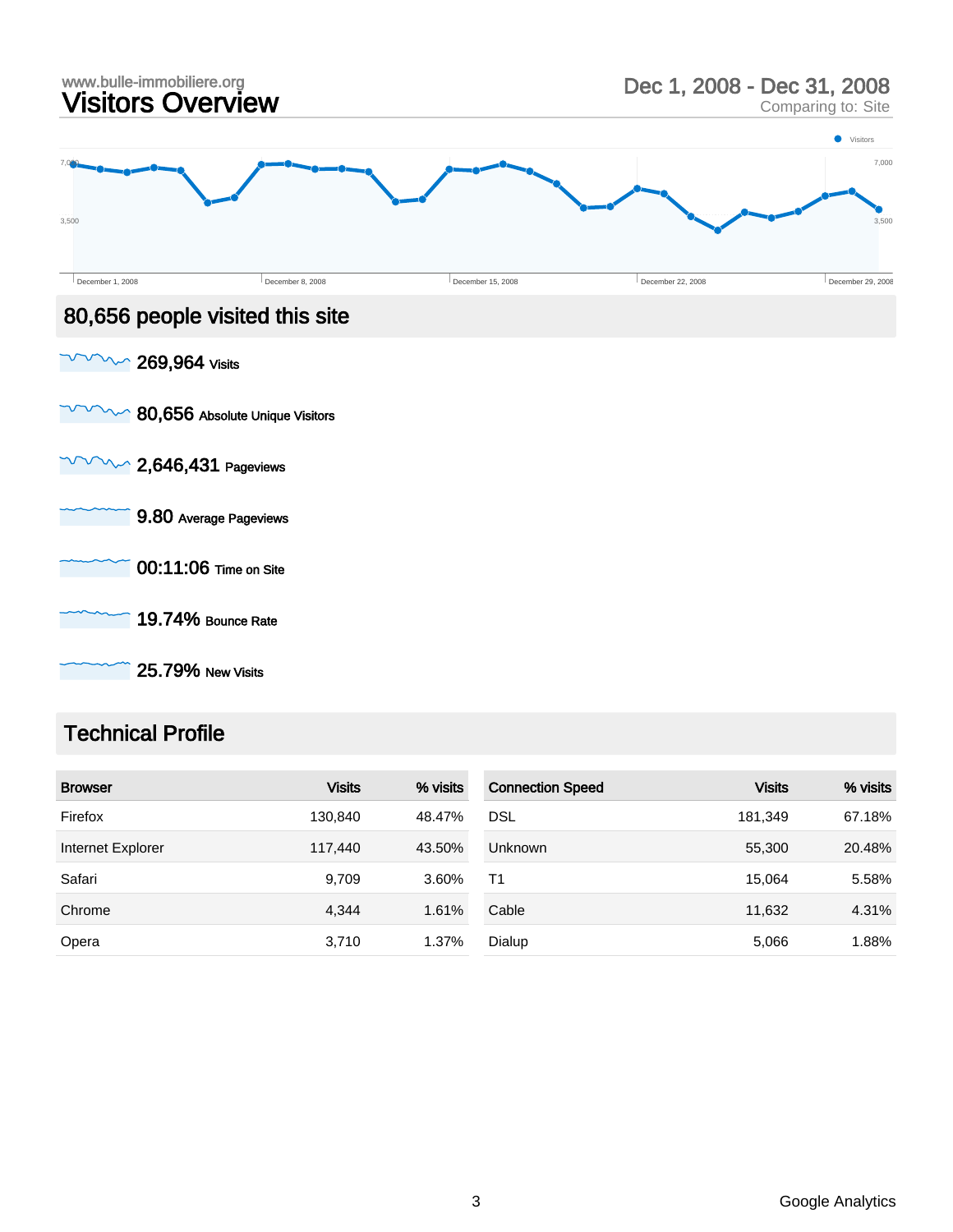

 $\sim$  44.86% Search Engines

### Top Traffic Sources

| <b>Sources</b>                   | <b>Visits</b> | % visits | Keywords                | Visits | % visits |
|----------------------------------|---------------|----------|-------------------------|--------|----------|
| (direct) ((none))                | 125.588       | 46.52%   | bulle immobiliere       | 28.118 | 23.22%   |
| google (organic)                 | 114.040       | 42.24%   | bulle immo              | 17,205 | 14.21%   |
| yahoo (organic)                  | 4.371         | 1.62%    | bulle immobilière       | 5.678  | 4.69%    |
| forum.bulle-immobiliere.org      | 4,078         | 1.51%    | bulle immobiliere forum | 4.179  | 3.45%    |
| bulle-immobiliere.net (referral) | 2.230         | 0.83%    | bulle                   | 2,959  | 2.44%    |

Referring Sites 23,257.00 (8.61%)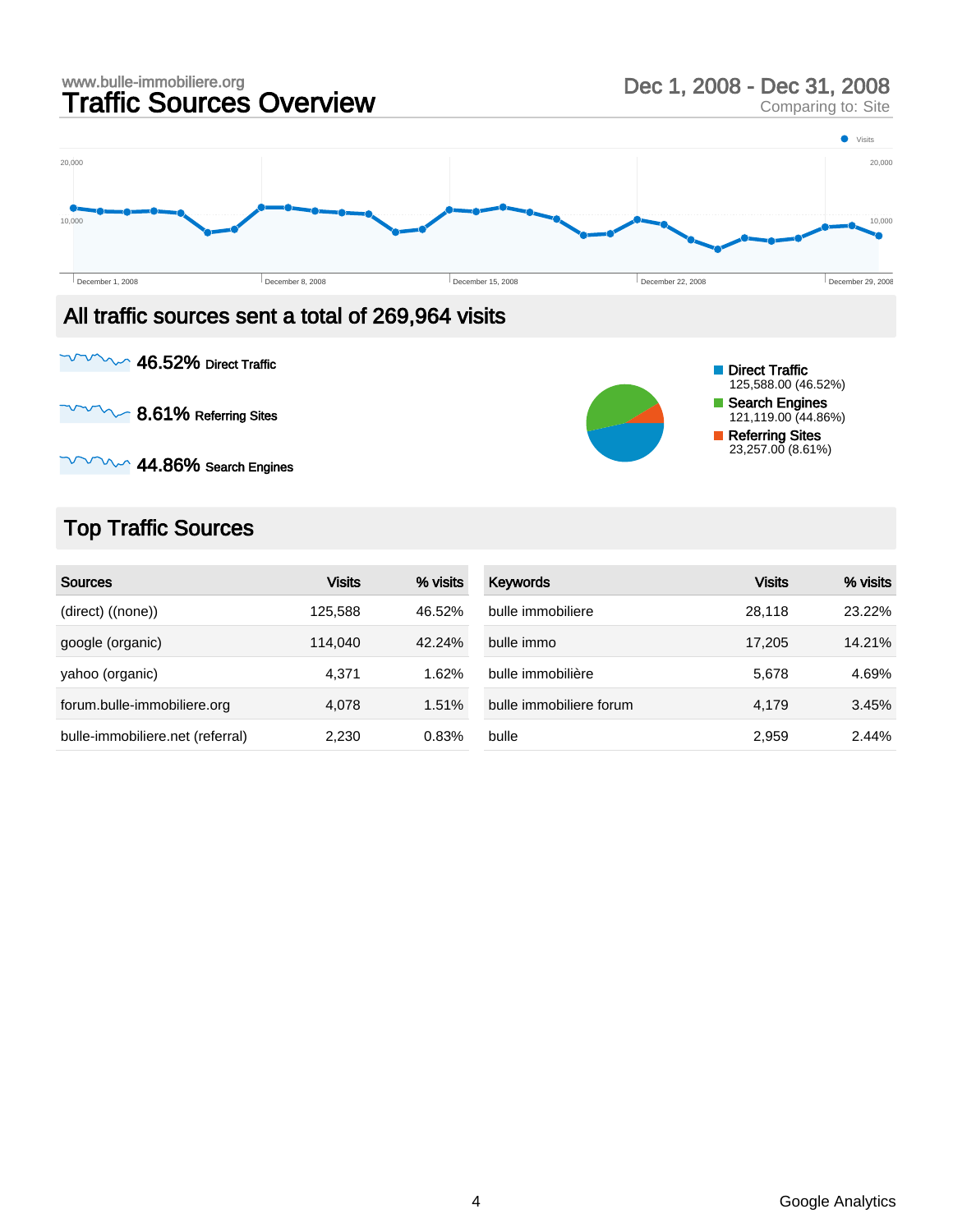

### Visitors completed 409 goal conversions

409 conversions, Goal 1: Enregistrement sur le forum

### Goal Performance

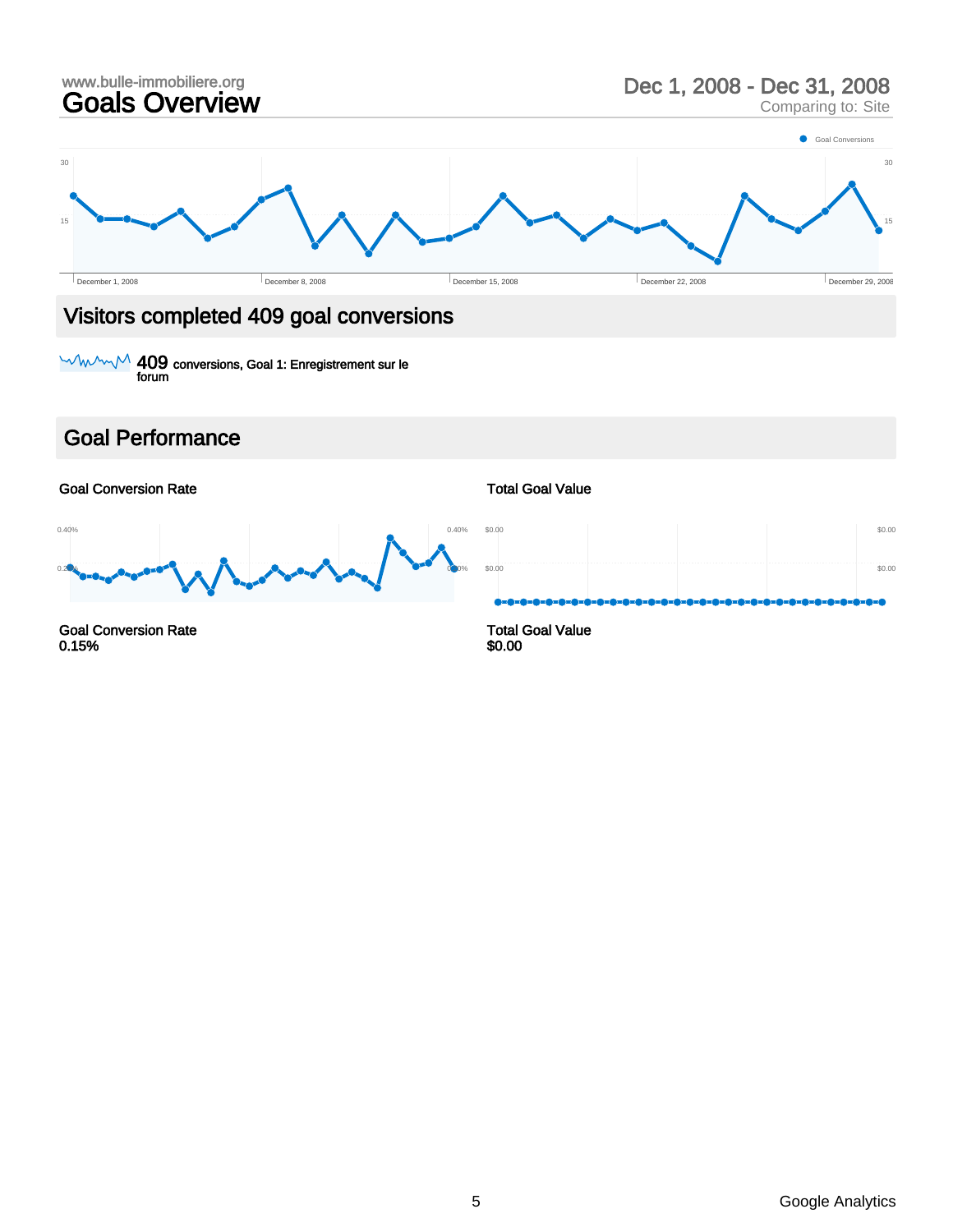### www.bulle-immobiliere.org<br>**Map Overlay** www.bulle-immobiliere.org<br> **Map Overlay** Comparing to: Site<br>
Comparing to: Site



## 269,964 visits came from 118 countries/territories

Site Usage

| <b>Visits</b><br>269,964<br>% of Site Total:<br>100.00% | Pages/Visit<br>9.80<br>Site Avg:<br>$9.80(0.00\%)$ | Avg. Time on Site<br>00:11:06<br>Site Avg:<br>00:11:06 (0.00%) |             | % New Visits<br>25.92%<br>Site Avg:<br>25.79% (0.50%) | Site Avg:    | <b>Bounce Rate</b><br>19.74%<br>19.74% (0.00%) |  |
|---------------------------------------------------------|----------------------------------------------------|----------------------------------------------------------------|-------------|-------------------------------------------------------|--------------|------------------------------------------------|--|
| Country/Territory                                       |                                                    | <b>Visits</b>                                                  | Pages/Visit | Avg. Time on<br><b>Site</b>                           | % New Visits | <b>Bounce Rate</b>                             |  |
| France                                                  |                                                    | 246,965                                                        | 9.86        | 00:11:08                                              | 25.92%       | 19.43%                                         |  |
| <b>United States</b>                                    |                                                    | 3,429                                                          | 8.20        | 00:09:00                                              | 27.76%       | 29.60%                                         |  |
| Belgium                                                 |                                                    | 2,799                                                          | 7.98        | 00:09:25                                              | 28.15%       | 25.15%                                         |  |
| United Kingdom                                          |                                                    | 2,798                                                          | 9.05        | 00:09:43                                              | 15.90%       | 18.23%                                         |  |
| Switzerland                                             |                                                    | 2,045                                                          | 11.20       | 00:12:09                                              | 30.22%       | 19.95%                                         |  |
| Germany                                                 |                                                    | 1,883                                                          | 9.04        | 00:10:31                                              | 15.14%       | 13.17%                                         |  |
| Luxembourg                                              |                                                    | 1,401                                                          | 12.71       | 00:13:16                                              | 14.35%       | 11.56%                                         |  |
| Canada                                                  |                                                    | 1,040                                                          | 5.57        | 00:05:28                                              | 53.75%       | 42.50%                                         |  |
| Italy                                                   |                                                    | 641                                                            | 14.88       | 00:14:45                                              | 13.42%       | 16.07%                                         |  |
| <b>Netherlands</b>                                      |                                                    | 526                                                            | 7.71        | 00:09:15                                              | 29.85%       | 21.67%                                         |  |